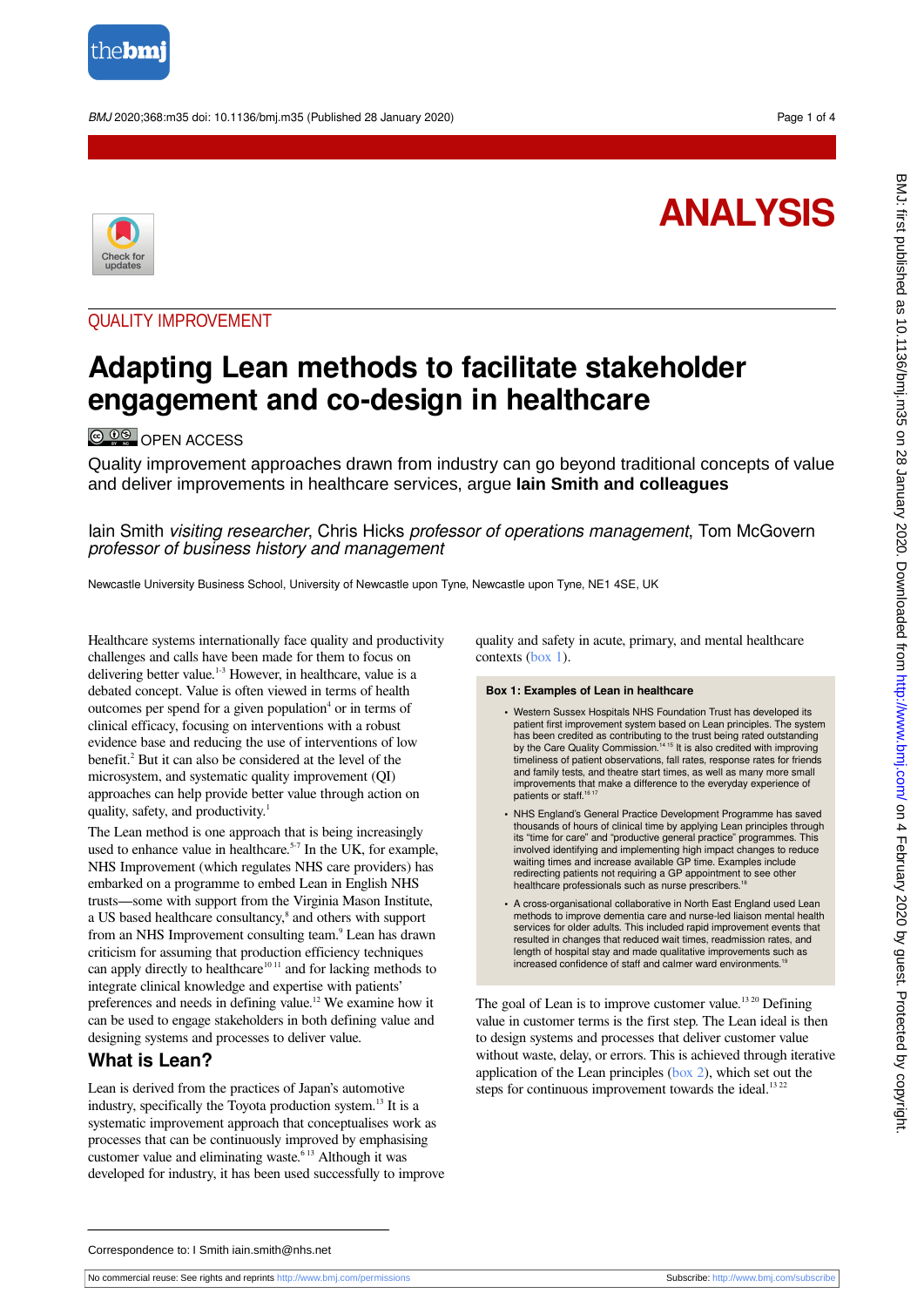Value—Understanding value from the customer's perspective (usually

Value streams—Identifying all the steps (both helpful and unhelpful) in the pathways of care that patients experience as they move through the

<span id="page-1-0"></span>**Box 2: Five core principles of Lean in healthcare<sup>21</sup>**

the patient)

system

#### Flow—Working along care pathways to align healthcare processes to facilitate the smooth flow of patients and information Pull—Creating processes that direct value towards the patient such that every step in the patient journey pulls people, skills, materials, and information towards it, as needed Perfection—an ideal to be pursued through the ongoing continuous improvement of processes Contextual and cultural differences must be taken into account when importing improvement approaches from other industries.<sup>23</sup> Differences must be well understood to adapt the approach to the specific requirements of the new context.<sup>23</sup> Therefore, delivering value for healthcare using a Lean approach requires understanding of how Lean views customer value, how this concept should be translated to the healthcare context, and practical methods for engaging stakeholders in defining and delivering value.

## **Translating Lean value principle to healthcare**

Lean value definitions typically emphasise a commercial, production perspective. Customer value is related to manufacturing processes that convert raw materials into finished products, such as a car, ready for sale.<sup>24</sup> Customers will not pay for defective vehicles, so to deliver value these processes must be performed correctly first time.<sup>7</sup> Production activities that are not adding value are deemed to be waste and targeted for elimination.<sup>13</sup>

US advocates applying Lean to healthcare have tended towards definitions of value in terms of the customer's willingness to pay<sup>20</sup> and its corollary that "anything in the process that the customer would be unwilling to pay for is waste."<sup>25</sup> Although this logic may be appropriate for the US system of hybrid payment healthcare, it is less relevant in national health insurance systems like the NHS.<sup>26-28</sup>

Unlike manufacturing, healthcare services are generally intangible and are characterised by simultaneous production and consumption.<sup>29</sup> Value is not created through transformative production steps in a remote factory. Rather, the value of the service is co-created with the customer (or end user) $^{29-31}$ ; patients are not customers at the end of a production process but right in the middle of it throughout their pathways of care. Some believe that the principles of Lean have therefore been misunderstood and a more service oriented view is required that assumes value in healthcare is co-produced with patients. $2630$ 

Although it may seem obvious that the patient should be considered the customer and value defined from their perspective,<sup>32</sup> there are other customers and stakeholders in healthcare whose needs and value perspectives must also be considered.<sup>32 33</sup> Young and McClean<sup>33</sup> proposed a framework to help do this by defining three critical dimensions to healthcare value—clinical, operational, and experiential. The clinical dimension of value relates to delivering effective care that achieves the best clinical outcome.<sup>3334</sup> The operational dimension relates to the effectiveness of care relative to the cost of care.<sup>2433</sup> The experiential dimension relates to how patients experience the care they receive and can be related to their interactions with staff as well as the care environment.<sup>22033</sup> The various healthcare stakeholders (such as patients and carers, clinical and

non-clinical staff, managers, and regulators) may place different emphasis on these dimensions of value.<sup>33</sup>

# **Lean QI methods to engage healthcare stakeholders**

Arguably, most applications of Lean to healthcare have been limited by a largely operational view of value, where the focus has been on reducing costs rather than a more holistic, multistakeholder view.11 33 However, through various workshop formats, Lean does have methods that enable definition of value and enhance customer participation.<sup>35</sup>

Lean rapid improvement events are already commonly used in healthcare to make incremental changes to processes.<sup>636</sup> Other Lean workshops include value stream analysis, which focuses on end-to-end pathways at high level to define strategic improvement plans,<sup>37</sup> and the production preparation process (3P), which focuses on developing new products and production facilities.<sup>25</sup> These Lean workshop formats differ in emphasis but all offer the opportunity to involve patients and service users in identifying value adding activities and eliminating waste.<sup>35</sup> The question is how can people leading health service improvement use these methods in practice?

[Box 3](#page-1-1) presents an example from the NHS in North East England, which adopted Lean using knowledge from Virginia Mason.<sup>45</sup> The Lean 3P method was used to involve stakeholders in simultaneously designing healthcare facilities and service systems.38 43 44 46 The example illustrates challenges to participation that may be generally applicable (specifically the perception that patients are unable to contribute because of a lack of knowledge or ability).

#### <span id="page-1-1"></span>**Box 3: Using Lean 3P in healthcare: the design of space project**

The design of space project used the Lean 3P method to help NHS stakeholders such as patients, clinicians, and architects design two endoscopy units, a maternity unit, and a paediatrics unit in North East England.<sup>36</sup> Previous reports of applying Lean 3P to design healthcare facilities have limited patient involvement to consultative walkthroughs<sup>39</sup> or not included them.<sup>40</sup> Furthermore, earlier research into stakeholder participation in the design of healthcare facilities identified scepticism from professional designers<br>about the ability of patients to contribute.<sup>41 42</sup> Negative beliefs about users' ability included feelings that they are "meddling" in areas they know nothing<br>about<sup>41</sup>; practical barriers in interpreting drawings and perceiving them spatially in three dimensions<sup>41</sup>; and concerns regarding understanding of professional issues such as construction costs and material options.

The project showed that Lean 3P design workshops can provide an effective process for engaging a wide range of stakeholders<sup>43</sup> and a structured approach for corporate and clinical staff to work together with patient representatives.<sup>44</sup> The Lean concept of end-user value contributed to the design process by drawing out the perspectives (clinical, operational, and experiential) of multiple stakeholders in terms of what mattered most to them. Stakeholders were engaged in activities that stimulated discussion and debate and encouraged sharing of their requirements and preferences. In particular, the process gave patient and service user voices greater influence in designing the pathways and how delivery would be facilitated by the layout of the physical environment—for example, the location, layout, and size of treatment rooms. They were also able to contribute to the design of facilities for partners, family members, and carers; creation of family friendly environments; and an emphasis on sound privacy.

Simple Lean tools, such as spaghetti charts, were used to engage stakeholders in mapping out the pathway (value stream) and flows that patients and staff would follow. Flows were also designed to minimise the burden on patients (in terms of movement and anxiety) and direct staff and equipment towards the patient to deliver care.

The 3P method engaged stakeholders to articulate and share their value perspectives. Most importantly, this included service users, who shared their experiences and views on how these could be improved. Their experience was combined with staff experience to design care pathways (value streams) to deliver the desired user value. Staff contributed clinical experience and professional knowledge to ensure this could be done safely and effectively. The treatment rooms and other facilities were located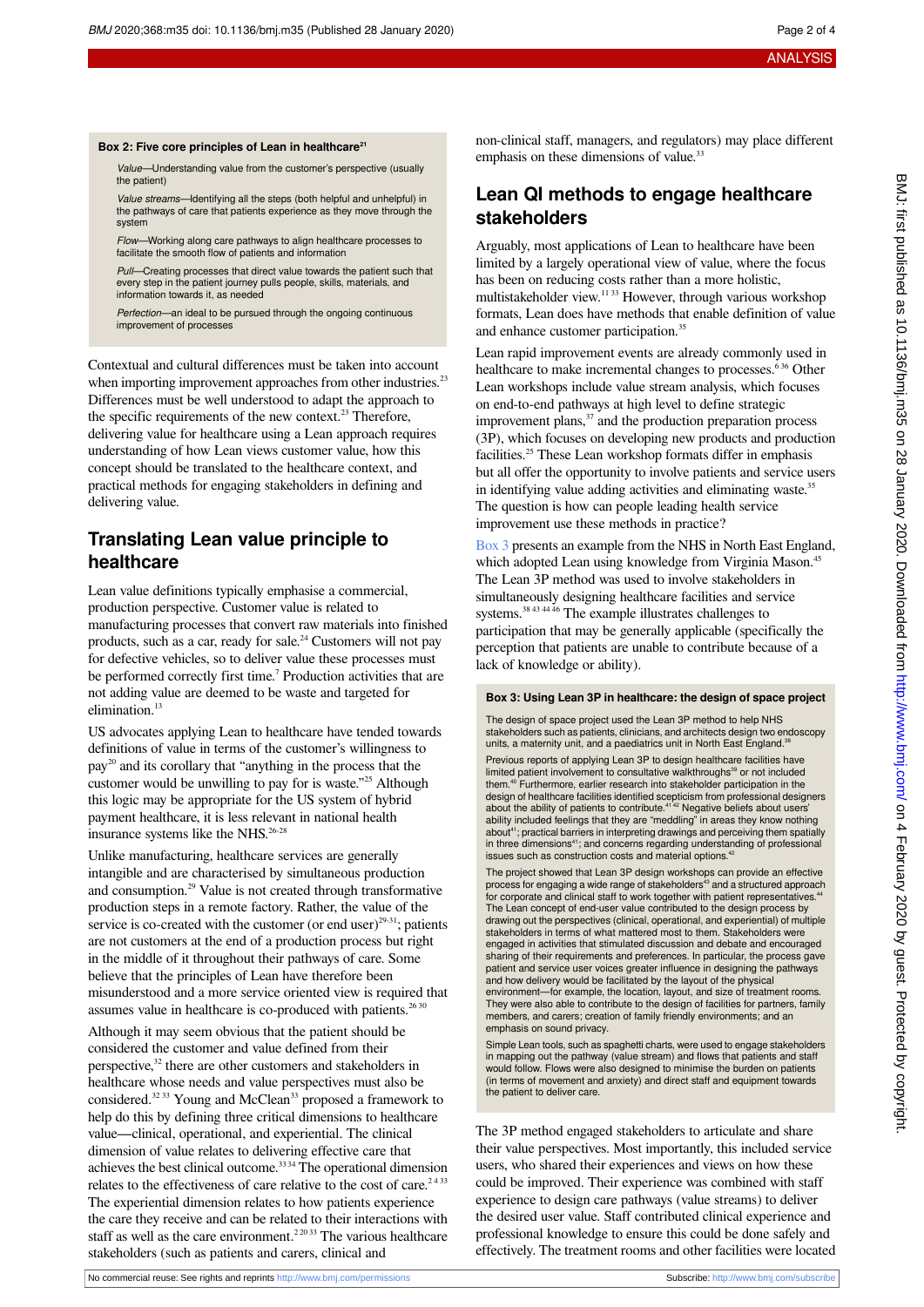BMJ: first published as 10.1136/bmj.m35 on 28 January 2020. Downloaded from http://www.bmj.com/ on 4 February 2020 by guest. Protected by copyright on 4 February 2020 by guest. Protected by copyright. <http://www.bmj.com/> BMJ: first published as 10.1136/bmj.m35 on 28 January 2020. Downloaded from

to ensure steps in the pathway lined up with the physical layout to facilitate good flow. The service user, carer, and staff flows were mapped and simulated at each cycle of the design process. Information on how pathways would work was discussed by stakeholders, which helped facilitate improvement.

To improve the overall experiences of care, participants applied a service oriented approach in which "every step in the patient journey [pulls] people, skills, materials and information towards it, one at a time, when needed."<sup>21</sup> This helped stakeholders design more innovative models of care that could respond flexibly to changing circumstances. Services could then be "pulled" towards patients as required (for example, by bringing a clinician to a patient in a treatment room rather than moving the patient to the clinician in a different location, reducing patient movement). Through multiple cycles of design, the Lean 3P method helped participants move towards an optimised service model and design.<sup>44 46</sup>

#### **Effective collaboration**

The example shows that QI approaches such as Lean can be adapted to include important dimensions of service led value and quality, such as patient experience and satisfaction. In translating such methods to healthcare, it is important to identify both the primary customer and other service stakeholders to define value and target improvement. The 3P method facilitated conversations across multiple stakeholder groups (including patients, clinicians, and managers) that considered value in a more holistic way. For example, the clinical dimension of value involved stakeholders considering the effectiveness of treatments; the operational dimension involved stakeholders considering the efficiency and productivity of service delivery; and the experiential dimension involved stakeholders considering patients' preferences and needs. Stakeholders, including patients, articulated and shared their value perspectives, tested their ideas, and co-designed healthcare facilities and systems to deliver users' requirements. Stakeholder conversations about the different dimensions of value could also be facilitated in other workshop formats such as rapid improvement events and value stream analysis.

When patients are asked to participate in QI initiatives, their role needs to be relevant and have a practical impact. Proper collaboration early in the change process can help avoid the unintended consequences of overlooking experiential details that matter to patients. To achieve this, the qualitative nature of patient experience must be recognised and given equal priority to that of healthcare professionals.<sup>47</sup> It is therefore important to involve patients, clinicians, and managers early in the improvement initiative and select methods that allow them to work together on improvement. This includes facilitating conversations between stakeholders about what matters to them and creating opportunities for practical and tangible improvement activities such as small scale tests of change, working through the plan-do-study-act cycle, or creating prototypes together. In this way, QI approaches such as Lean will begin to fulfil their potential to deliver greater value in healthcare.

#### **Key messages**

- **•** Quality improvement approaches used in industry, such as Lean, consider value from a customer perspective, focusing on productivity
- **•** Healthcare requires a more holistic, multistakeholder view of value to target improvement that benefits patients as well as clinicians and management
- **•** Lean also has methods that enable healthcare stakeholders (including staff and patients) to engage in the definition of value and the design of processes
- **•** Early involvement of all stakeholders through these methods can optimise the outcomes

We thank Cat Chatfield for helpful comments on earlier drafts.

Contributors and sources: This article is based partly on research carried out by IS towards a PhD with Newcastle University Business School. The methods included participant observation in Lean 3P workshops; interviews with workshop participants; and analysis of 3P workshop documentation and physical artefacts. IS was responsible for the planning, conduct, and reporting of the work described and for writing the article. CH and TM have extensive experience of the implementation of Lean tools and philosophies in the manufacturing, service, and healthcare sectors. They provided support in the design, planning, conduct, and reporting of the work and the revision of the article.

Competing interests: We have read and understood BMJ policy on declaration of interests and declare the following interests: IS works as a quality improvement professional in the NHS. No payments were received in connection with this paper.

Provenance and peer review: Commissioned; externally peer reviewed.

This article is one of a series commissioned by The BMJ based on ideas generated by a joint editorial group with members from the Health Foundation and The BMJ. including a patient/carer. The BMJ retained full editorial control over external peer review, editing, and publication. Open access fees and The BMJ's quality improvement editor post are funded by the Health Foundation.

- 1 Ham C, Berwick D, Dixon J, Improving quality in the English NHS: A strategy for action. King's Fund, 2016.
- 2 Gray M. Designing healthcare for a different future. J R Soc Med 2016;109:453-8. 10.1177/0141076816679781 27923898
- 3 NHS England. Five Year Forward View. NHS England, 2014.
- Porter ME. What is value in health care?N Engl J Med 2010;363:2477-81. 10.1056/NEJMp1011024 21142528
- 5 Andersen H, Røvik KA, Ingebrigtsen T. Lean thinking in hospitals: is there a cure for the absence of evidence? A systematic review of reviews. BMJ Open 2014;4:e003873. 10.1136/bmjopen-2013-003873 24435890
- 6 Mazzocato P, Stenfors-Hayes T, von Thiele Schwarz U, Hasson H, Nyström ME. Kaizen practice in healthcare: a qualitative analysis of hospital employees' suggestions for improvement. BMJ Open 2016;6:e012256. 10.1136/bmjopen-2016-012256. 27473953
- 7 Kim CS, Spahlinger DA, Billi JE. Creating value in health care: the case for lean thinking J Clin Outcomes Manag 2009;16:557-62.
- 8 NHS Improvement. NHS partnership with Virginia Mason Institute. 2016. https:// improvement.nhs.uk/resources/virginia-mason-institute/.
- 9 NHS Improvement. Seven trusts take part in our lean programme. 2018. https://www. england.nhs.uk/2018/04/seven-trusts-take-part-in-our-lean-programn
- 10 Hartzband P, Groopman J. Medical taylorism. N Engl J Med 2016;374:106-8. . 10.1056/NEJMp1512402 26760082
- 11 Schonberger RJ. Reconstituting lean in healthcare: from waste elimination toward 'queue-less' patient-focused care. Bus Horiz 2018;61:13-22. 10.1016/j.bushor.2017.09.001
- 12 Poksinska BB, Fialkowska-Filipek M, Engström J. Does Lean healthcare improve patient satisfaction? A mixed-method investigation into primary care. BMJ Qual Saf 2017;26:95-103. . 10.1136/bmjqs-2015-004290 26864659
- 13 Womack JP, Jones DT. Lean thinking: banish waste and create wealth in your corporation Simon & Schuster, 1996.
- 14 Jones B. Horton T, Warburton W. The improvement journey: why organisation-wide improvement in health care matters, and how to get started. Health Foundation, 2018.
- 15 Care Quality Commission. Quality improvement in hospital trusts. Sharing learning from trusts on a journey of QI. 2018. https://www.cqc.org.uk/sites/default/files/20180911\_QI\_ hospitals\_FINAL.pdf
- 16 Care Quality Commission. Western Sussex NHS Foundation Trust quality report 2016/17:34. [http://www.westernsussexhospitals.nhs.uk/wp-content/uploads/2014/08/](http://www.westernsussexhospitals.nhs.uk/wp-content/uploads/2014/08/WSHFT-Quality-Report-2016-2017.pdf) [WSHFT-Quality-Report-2016-2017.pdf](http://www.westernsussexhospitals.nhs.uk/wp-content/uploads/2014/08/WSHFT-Quality-Report-2016-2017.pdf)
- 17 Western Sussex NHS Foundation Trust. The patient first. Trust annual review 2017-18. https://www.westernsussexhospitals.nhs.uk/wp-content/uploads/2018/07/WSHT-Annual-Review-2018-Lo-res.pdf
- 18 NHS England. General practice development programme. 2015. https://www.england. nhs.uk/gp/gpfv/redesign/gpdp/.
- 19 Atkinson P, Mukaetova-Ladinska EB. Nurse-led liaison mental health service for older adults: service development using lean thinking methodology. J Psychosom Res 2012;72:328-31. 10.1016/j.jpsychores.2011.11.018 22405230
- 20 Toussaint JS, Berry LL. The promise of Lean in health care. Mayo Clin Proc 2013;88:74-82. . 10.1016/j.mayocp.2012.07.025 23274021